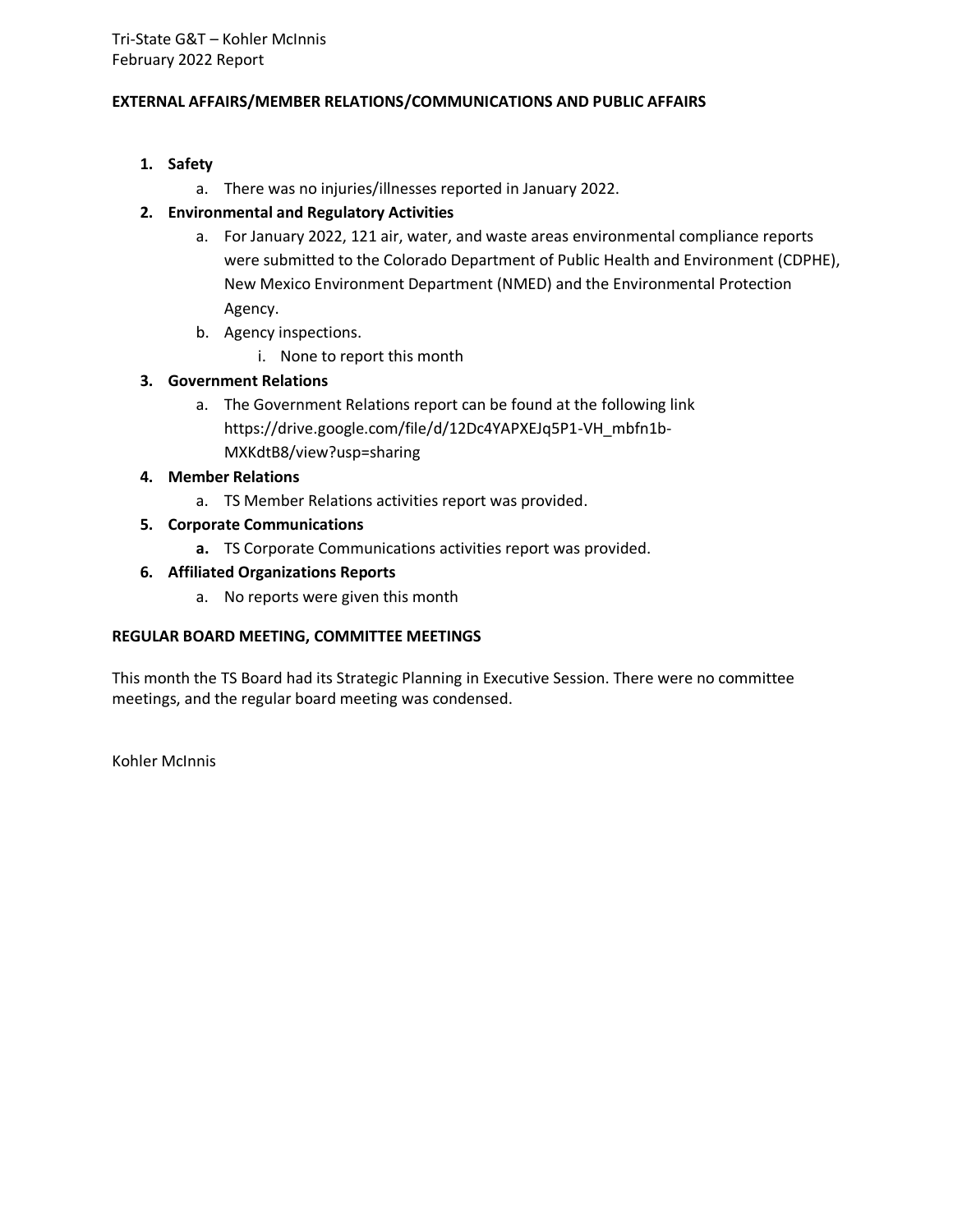

**The Board of Directors had an abbreviated board meeting on February 2 after their Strategic Planning session.** 

# **Strategic Planning Session**

**The Board of Directors held its first Strategic Planning session of the year. Strategic Planning is done biannually and allows for more in-depth discussion on the future of the association. The session was held for a day and a half and included presentations from outside speakers and staff.** 

- Duane Highley, CEO, started the session off with a review of the progress being made on the association's priorities and Tri-State's current strategy as outlined in the Integrated Strategy Map.
- A majority of the meeting was dedicated to board discussions on the future of Tri-State and the opportunities and challenges that impact the transition, including:
	- $\circ$  An update from Tallgrass Energy on the development of Escalante H2 Power, which is a project that seeks to convert Escalante Station to use hydrogen as its 100% fuel source.
	- An education session led by GDS Consultants and NewGen Strategies on rate design and the history of Tri-State's rate in anticipation of the required rate filing at the Federal Energy Regulatory Commission (FERC) in September 2023.
	- $\circ$  An update form the consulting group assisting on Project Ascend, which is the effort to help the association to reduce costs in support of our transition.
- In addition to these outside presentations, staff provided informational briefings including:
	- $\circ$  A deep dive into legal and regulatory proceedings, including those currently being considered at FERC.
	- $\circ$  Tri-State's Enterprise Risk Management program and the short- and long-term risks the association faces.
	- $\circ$  An update on Tri-State's progress toward joining a Regional Transmission Organization (RTO).
	- o A presentation on the goals and strategy behind developing an "Energy as a Service" offering to the members.
- At the end of the session, the board unanimously agreed that Tri-State is headed in the right direction under the current strategy (as depicted in Tri-State's Integrated Strategy Map) but should continue to investigate transformative strategies for the future. As these strategies are investigated, the board agreed that priority should be given to becoming more affordable, but also protecting reliability, the interests of the membership and making sure Tri-State remains an attractive employer.

# **2021 Year in Review**

**During the regular board meeting, Highley presented the annual year in review for 2021. Highley and the board recognized a large number of accomplishments in 2021 even in light of the ongoing pandemic and thanked the members and the staff for their hard work and dedication. Highlights of the report included:**

- Maintained safety metrics better than the national average
- Advanced transformative Responsible Energy Plan (REP), filed Electric Resource Plan
- Maintained reliability and affordability through Winter Storm Uri
- Implemented first part of 4% wholesale rate reduction, returned \$10 million in patronage capital (\$140 million in last six years), and reduced total debt
- First two REP renewable projects began commercial operation
- Open season for 300 MW of partial requirements supply completed
- Entered the Southwest Power Pool's Western Energy Imbalance Service (SPP WEIS) and the California Independent System Operator's Western Energy Imbalance Market (CAISO WEIM) and advanced SPP West RTO evaluation
- Modified Contract Termination Payment accepted by FERC, settlements at FERC on stated rate and Open Access Transmission Tariff (OATT)
- Significant progress on Nucla Station site demolition
- Announced \$5 million in support for communities affected by Escalante Station retirement
- Addressed cybersecurity threats, improved practices and hardened systems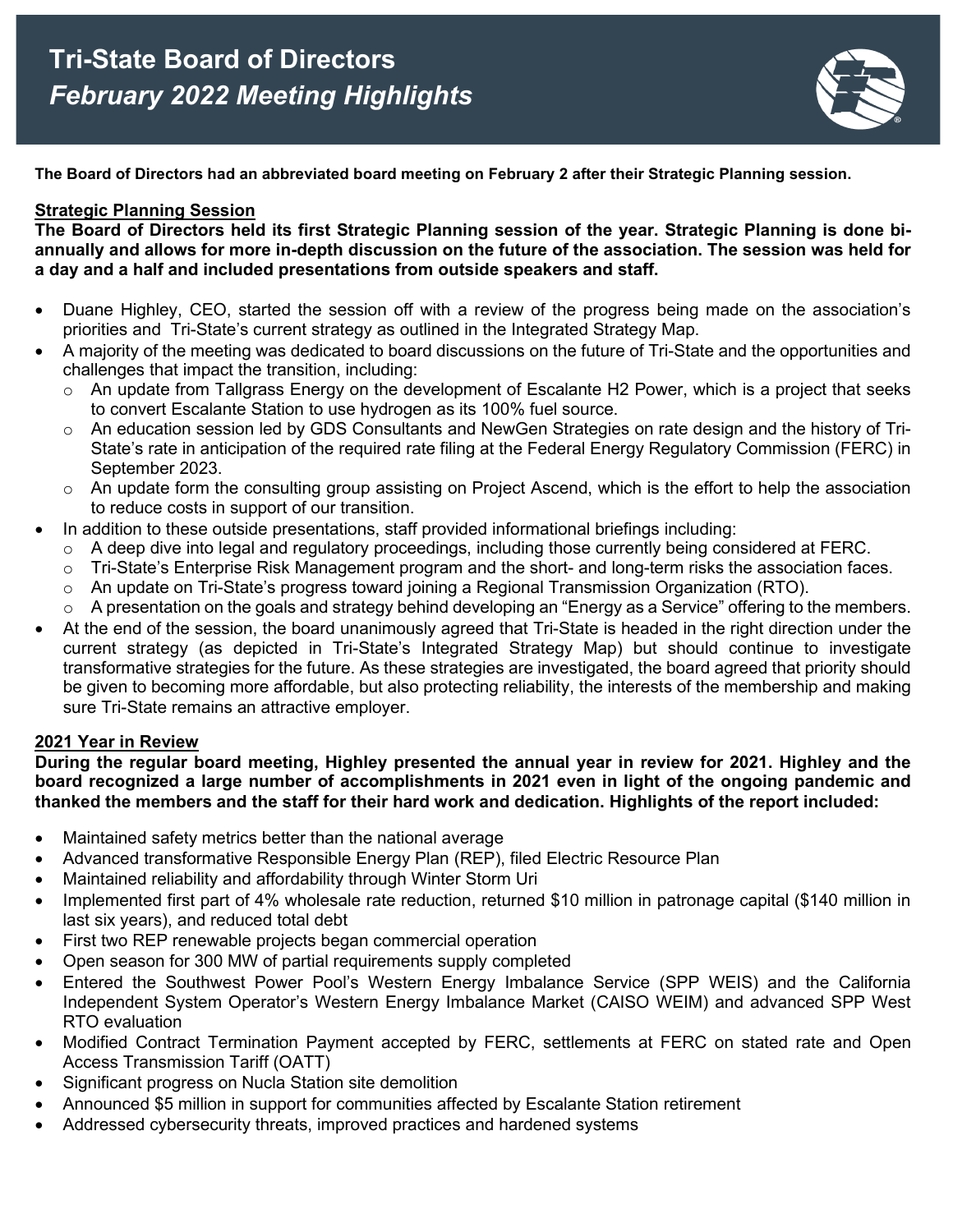

# **This month's highlights**

- Board holds strategic planning session
- 2021 Year in Review
- Government relations report

# **From the Chairman**

With board strategic planning this month, the board had an abbreviated meeting, and the standing committees did not meet. Our strategic planning session covered many important topics, and I

appreciate the engagement of the directors and our staff's work to prepare and execute a productive meeting.

Strategic planning is our opportunity to look ahead, discuss in depth what we want our power supply cooperative to look like in the future, and fine tune our strategy as issues evolve. Over the last three years, strategic planning has initiated big changes at Tri-State, including our Responsible Energy Plan and Strategy Map.

Our Rate Design Committee will begin meeting with their first session Feb. 8-9. I want to thank Don Keairns and Mario Romero for their leadership of the committee. I look forward to strong attendance in person from the committee members, as well as the virtual participation of others from the membership as we see pandemic conditions improving. I deeply appreciate the willingness of our member directors and CEOS, and our Tri-State board directors, to participate in this critical endeavor.

We received a 2021 Year in Review presentation from Duane, and it is remarkable what our staff does each year to serve the membership. This presentation includes a lot of the detail that sometimes goes unnoticed, but all the activity is critically important in our complex organization.

As I work to serve you as best I can, please do not hesitate to reach out to me at 575-430 2995 or[tim.rabon@tristategt.org —](mailto:tim.rabon@tristategt.org) *Tim*

# **From the CEO**

I want to express my gratitude to the board for the discussion and guidance from their strategic planning session this month. As we work to meet the board's goals and serve our mission to the members, alignment between the board and staff is crucial to our success.

As has been our custom each February, we provide an overview of the previous year's key milestones and accomplishments to the board. I want to recognize the work of my team and staff who continue to do exemplary work, even through the pandemic, to keep our power supply reliable, increasingly affordable and always responsible.

At the board meeting, we did note a recent initial decision from a FERC administrative law judge (ALJ) regarding Wabash Valley Power Association and their largest member, which are involved in a withdrawal case similar to our contract termination payment tariff docket at FERC. An important part of the Wabash case is whether a withdrawal payment should be a make-whole payment that keeps remaining members unharmed if another member withdraws before the end of its contract with the G&T. Last Friday, the ALJ hearing the case issued an initial decision that strongly supports the makewhole theory and the importance of contracts to the co-op business model. There are differences in the Wabash contract and in the specific methodology we have used, but the underlying theory is the same. The FERC Commissioners are likely to review this initial decision, but it's good to see the ALJ recognize the co-op model and the importance of the contracts and the make-whole approach. I also want to

- Operations and financial performance
- Meetings and events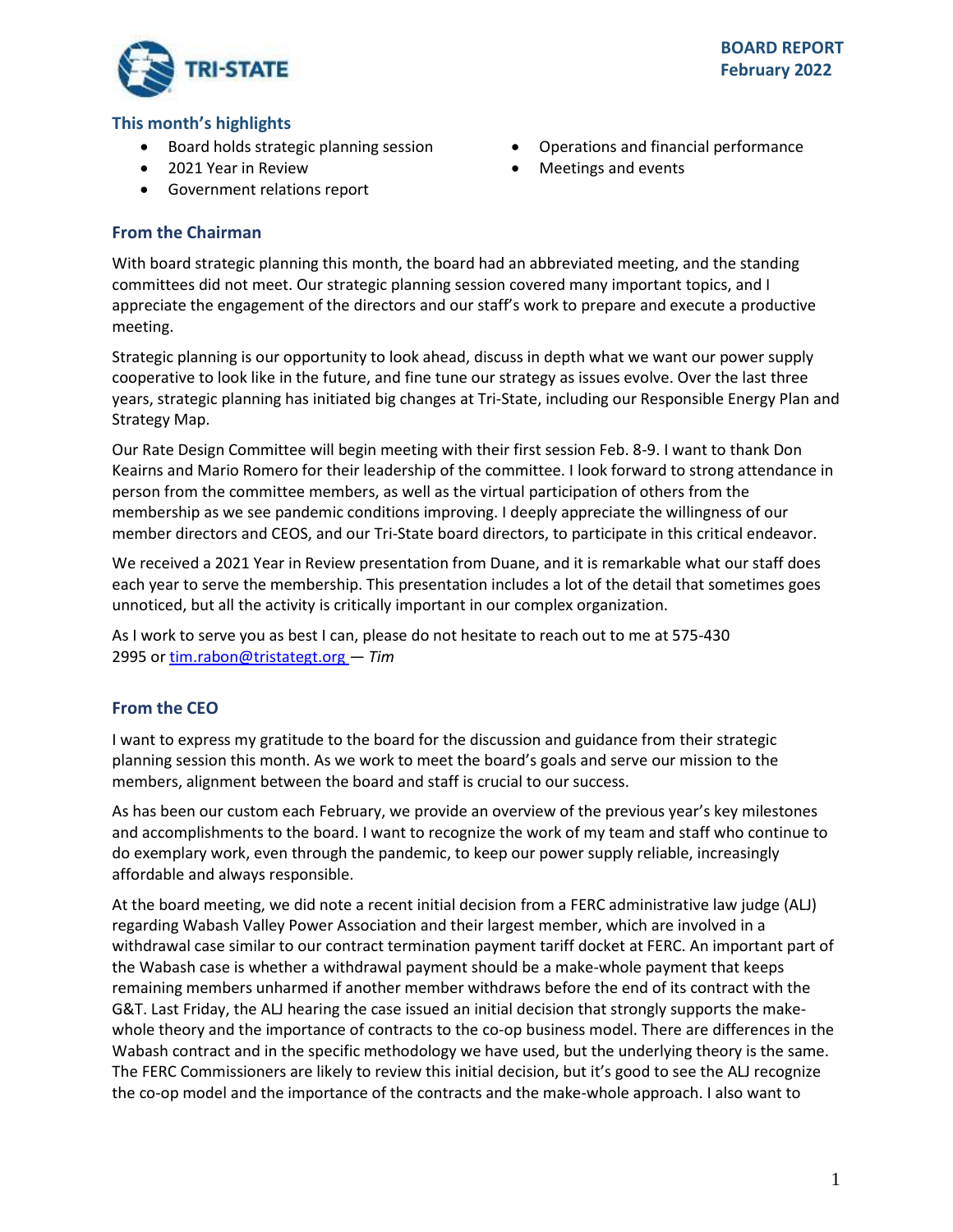

thank the members that have made their voices heard by filing comments to FERC on the issue of conditional withdrawals.

We are here to serve you, and if we can be of assistance, please contact me any time at 303-254-3535 or [dhighley@tristategt.org](mailto:dhighley@tristategt.org) — *Duane*  

# **Operations and Financial Performance**

#### **December 2021 operations performance**

- Coal fleet generation was at 81% availability and 42% of total power supply.
- Gas and oil fleet generation were above budget and accounted for 5% of total power supply.
- Renewable generation accounted for 30% of total power supply and 36% of member load.
- Tri-State had 759 MW of utility-scale wind and solar capacity. In December, the average capacity factor for these resources was 42%, with 48 MW (6% of potential output) available at Tri-State's peak.
- Other purchased power (unspecified) was 23% of total power supply.
- Member energy sales volumes were 7.9% under budget and non-member energy sales volumes were 35% over budget.

View the [Operations Report](https://mic.tristategt.org/Member%20Managers/2022-02-BOD-EO%20-%20Operations%20Report.pdf) on the directors' BoardBooks app and the Member [Information Center.](https://mic.tristategt.org/Member%20Managers/2020-08-BOD%20-%20Operations%20Report.pdf)

#### **December 2021 financial performance**

- Member Electric Sales were 10.2% lower than budget, primarily due to the lower load requirements for the month and the 2% rate reduction.
- Non-Member sales increased 81.9%, over budget due to favorable market conditions.
- Purchased Power was 21.4%, higher than budget primarily due to 29.5% decreased generation from our steam generating stations than budgeted.
- Production and Fuel costs were 16.7%, less than budget. Fuel costs were 31.6%, lower than budget primarily resulting from decreased generation and curtailment of coal shipments to the Craig Generation Station.

View the [Financial Results](https://mic.tristategt.org/Member%20Managers/2022-02-BOD-FIN%20-%20Financial%20Results.pdf) on the directors' BoardBooks app and the Member [I](https://mic.tristategt.org/Member%20Managers/2020-08-BOD%20-%20Operations%20Report.pdf)nformation Center.

# **Board Update**

#### **Board holds strategic planning session**

The Board of Directors held its first Strategic Planning session of the year. Strategic planning is done biannually and allows for more in-depth discussion on the future of the association. The session was held for a day and a half and included presentations from outside speakers and staff.

- Duane Highley started the session off with a review of the progress being made on the association's priorities and Tri-State's current strategy as outlined in the Integrated Strategy Map.
- A majority of the meeting was dedicated to board discussions on the future of Tri-State and the opportunities and challenges that impact the transition, including:
	- $\circ$  An update from Tallgrass Energy on the development of Escalante H2 Power, which is a project that seeks to convert Escalante Station to use hydrogen as its 100% fuel source.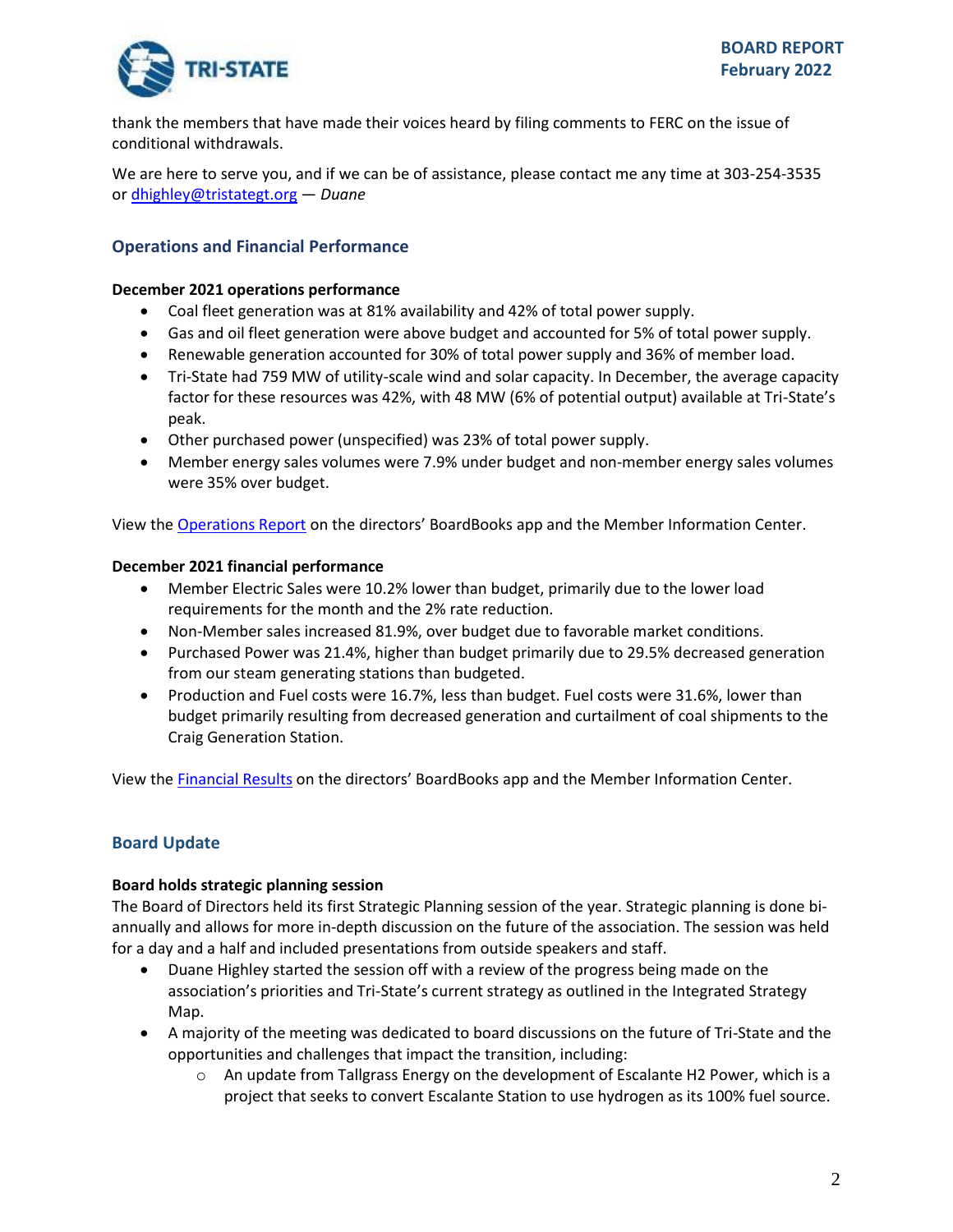

- $\circ$  An education session led by GDS Consultants and New Gen Strategies on rate design and the history of Tri-State's rate in anticipation of the required rate filing at the Federal Energy Regulatory Commission (FERC) in September 2023.
- $\circ$  An update from the consulting group assisting on Project Ascend, which is the effort to help the association to reduce costs in support of our transition.
- In addition to these outside presentations, staff provided informational briefings including:
	- $\circ$  A deep dive into legal and regulatory proceedings, including those currently being considered at FERC.
	- o Tri-State's Enterprise Risk Management program and the short- and long-term risks the association faces.
	- o An update on Tri-State's progress toward joining a Regional Transmission Organization (RTO).
	- $\circ$  A presentation on the goals and strategy behind developing an "Energy as a Service" offering to the members.

At the end of the session, the board unanimously agreed that Tri-State is headed in the right direction under the current strategy (as depicted in Tri-State's Integrated Strategy Map) but should continue to investigate transformative strategies for the future. As these strategies are investigated, the board agreed that priority should be given to becoming more affordable, but also protecting reliability, the interests of the membership and making sure Tri-State remains an attractive employer.

# **2021 Year in Review**

During the regular board meeting, Highley presented the annual year in review for 2021. Highley and the board recognized a large number of accomplishments in 2021, even in light of the ongoing pandemic, and thanked the members and the staff for their hard work and dedication. Highlights of the report included:

- Maintained safety metrics better than the national average.
- Advanced transformative Responsible Energy Plan (REP), filed Electric Resource Plan.
- Maintained reliability and affordability through Winter Storm Uri.
- Implemented first part of 4% wholesale rate reduction, returned \$10 million in patronage capital (\$140 million in last six years), and reduced total debt.
- First two REP renewable projects began commercial operation.
- Open season for 300 MW of partial requirements supply completed.
- Entered the Southwest Power Pool's Western Energy Imbalance Service (SPP WEIS) and the California Independent System Operator's Western Energy Imbalance Market (CAISO WEIM) and advanced SPP West RTO evaluation.
- Modified Contract Termination Payment accepted by FERC, settlements at FERC on stated rate and Open Access Transmission Tariff (OATT).
- Significant progress on Nucla Station site demolition.
- Announced \$5 million in support for communities affected by Escalante Station retirement.
- Addressed cybersecurity threats, improved practices and hardened systems.

View the [2021 Year in Review Presentation](https://mic.tristategt.org/Member%20Managers/2022-02-BOD%20-%202021%20Year%20In%20Review.pdf) on the directors' BoardBooks app and the Membe[r](https://mic.tristategt.org/Member%20Managers/2020-08-BOD%20-%20Operations%20Report.pdf) Information Center.

# **Government relations report**

The February [government relations report](https://mic.tristategt.org/Member%20Managers/GR%20Report.pdf) can be found on the directors' BoardBooks app and in the Member Information Center.